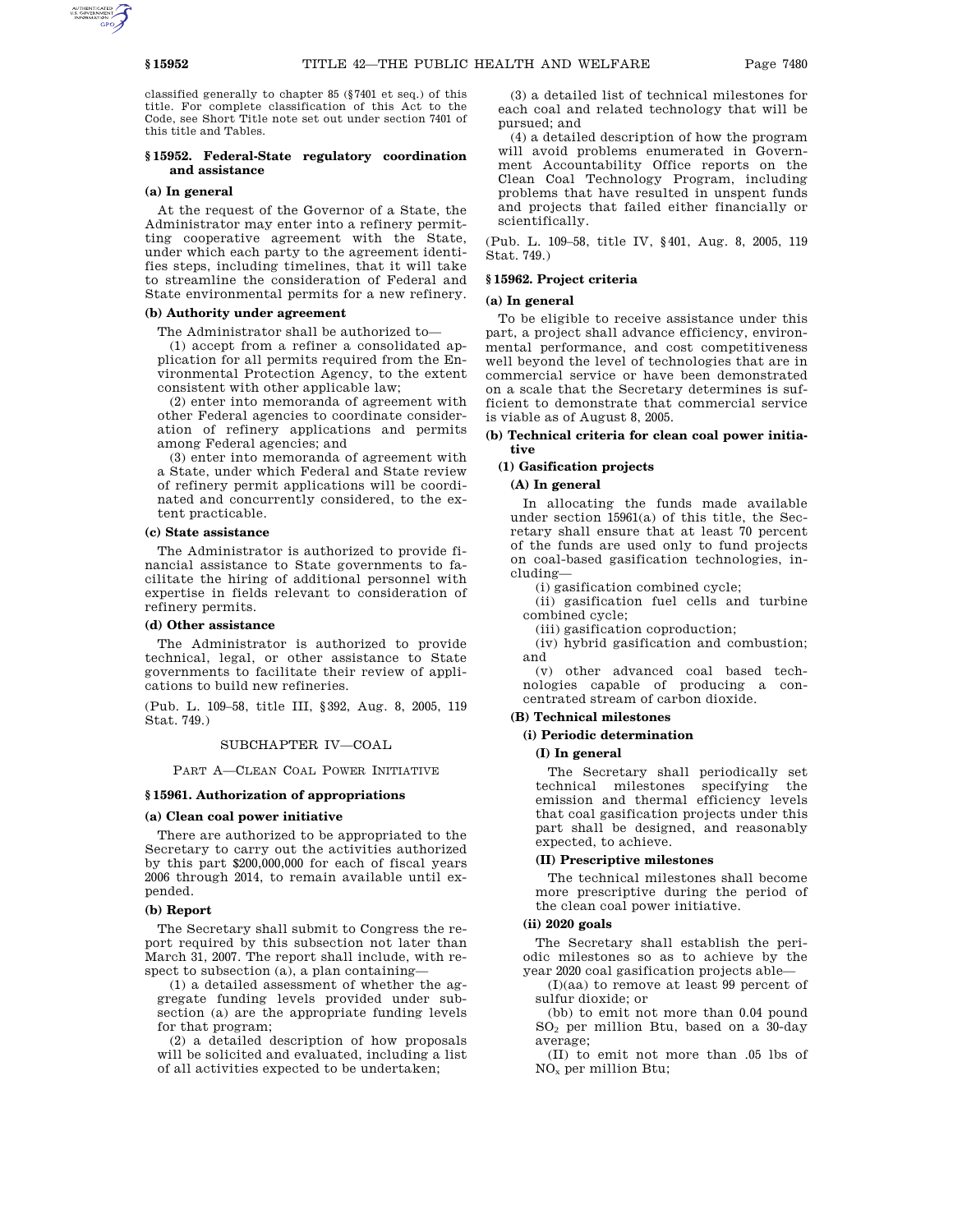(III) to achieve at least 95 percent reductions in mercury emissions; and

(IV) to achieve a thermal efficiency of at least—

(aa) 50 percent for coal of more than 9,000 Btu;

(bb) 48 percent for coal of 7,000 to 9,000 Btu; and

(cc) 46 percent for coal of less than 7,000 Btu.

# **(2) Other projects**

# **(A) Allocation of funds**

The Secretary shall ensure that up to 30 percent of the funds made available under section 15961(a) of this title are used to fund projects other than those described in paragraph (1).

### **(B) Technical milestones**

### **(i) Periodic determination**

### **(I) In general**

The Secretary shall periodically establish technical milestones specifying the emission and thermal efficiency levels that projects funded under this paragraph shall be designed, and reasonably expected, to achieve.

### **(II) Prescriptive milestones**

The technical milestones shall become more prescriptive during the period of the clean coal power initiative.

### **(ii) 2020 goals**

The Secretary shall set the periodic milestones so as to achieve by the year 2020 projects able—

(I) to remove at least 97 percent of sulfur dioxide;

(II) to emit no more than .08 lbs of  $NO<sub>x</sub>$ per million Btu;

(III) to achieve at least 90 percent reductions in mercury emissions; and

(IV) to achieve a thermal efficiency of at least—

(aa) 43 percent for coal of more than 9,000 Btu;

(bb) 41 percent for coal of 7,000 to 9,000 Btu; and

(cc) 39 percent for coal of less than 7,000 Btu.

### **(3) Consultation**

Before setting the technical milestones under paragraphs  $(1)(B)$  and  $(2)(B)$ , the Secretary shall consult with—

(A) the Administrator of the Environmental Protection Agency; and

(B) interested entities, including—

(i) coal producers;

(ii) industries using coal;

(iii) organizations that promote coal or advanced coal technologies;

(iv) environmental organizations;

(v) organizations representing workers; and

(vi) organizations representing consumers.

# **(4) Existing units**

In the case of projects at units in existence on August 8, 2005, in lieu of the thermal efficiency requirements described in paragraphs  $(1)(B)(ii)(IV)$  and  $(2)(B)(ii)(IV)$ , the milestones shall be designed to achieve an overall thermal design efficiency improvement, compared to the efficiency of the unit as operated, of not less than—

(A) 7 percent for coal of more than 9,000 Btu;

(B) 6 percent for coal of 7,000 to 9,000 Btu; or

(C) 4 percent for coal of less than 7,000 Btu. **(5) Administration**

### **(A) Elevation of site**

In evaluating project proposals to achieve thermal efficiency levels established under paragraphs  $(1)(B)(i)$  and  $(2)(B)(i)$  and in determining progress towards thermal efficiency milestones under paragraphs  $(1)(B)(ii)(IV), (2)(B)(ii)(IV), and (4), the Sec$ retary shall take into account and make adjustments for the elevation of the site at which a project is proposed to be constructed.

### **(B) Applicability of milestones**

In applying the thermal efficiency milestones under paragraphs  $(1)(B)(ii)(IV)$ ,  $(2)(B)(ii)(IV)$ , and  $(4)$  to projects that separate and capture at least 50 percent of the potential emissions of carbon dioxide by a facility, the energy used for separation and capture of carbon dioxide shall not be counted in calculating the thermal efficiency.

### **(C) Permitted uses**

In carrying out this section, the Secretary may give priority to projects that include, as part of the project—

(i) the separation or capture of carbon dioxide; or

(ii) the reduction of the demand for natural gas if deployed.

### **(c) Financial criteria**

The Secretary shall not provide financial assistance under this part for a project unless the recipient documents to the satisfaction of the Secretary that—

(1) the recipient is financially responsible;

(2) the recipient will provide sufficient information to the Secretary to enable the Secretary to ensure that the funds are spent efficiently and effectively; and

(3) a market exists for the technology being demonstrated or applied, as evidenced by statements of interest in writing from potential purchasers of the technology.

### **(d) Financial assistance**

The Secretary shall provide financial assistance to projects that, as determined by the Secretary—

(1) meet the requirements of subsections (a), (b), and (c); and

(2) are likely—

(A) to achieve overall cost reductions in the use of coal to generate useful forms of energy or chemical feedstocks;

(B) to improve the competitiveness of coal among various forms of energy in order to maintain a diversity of fuel choices in the